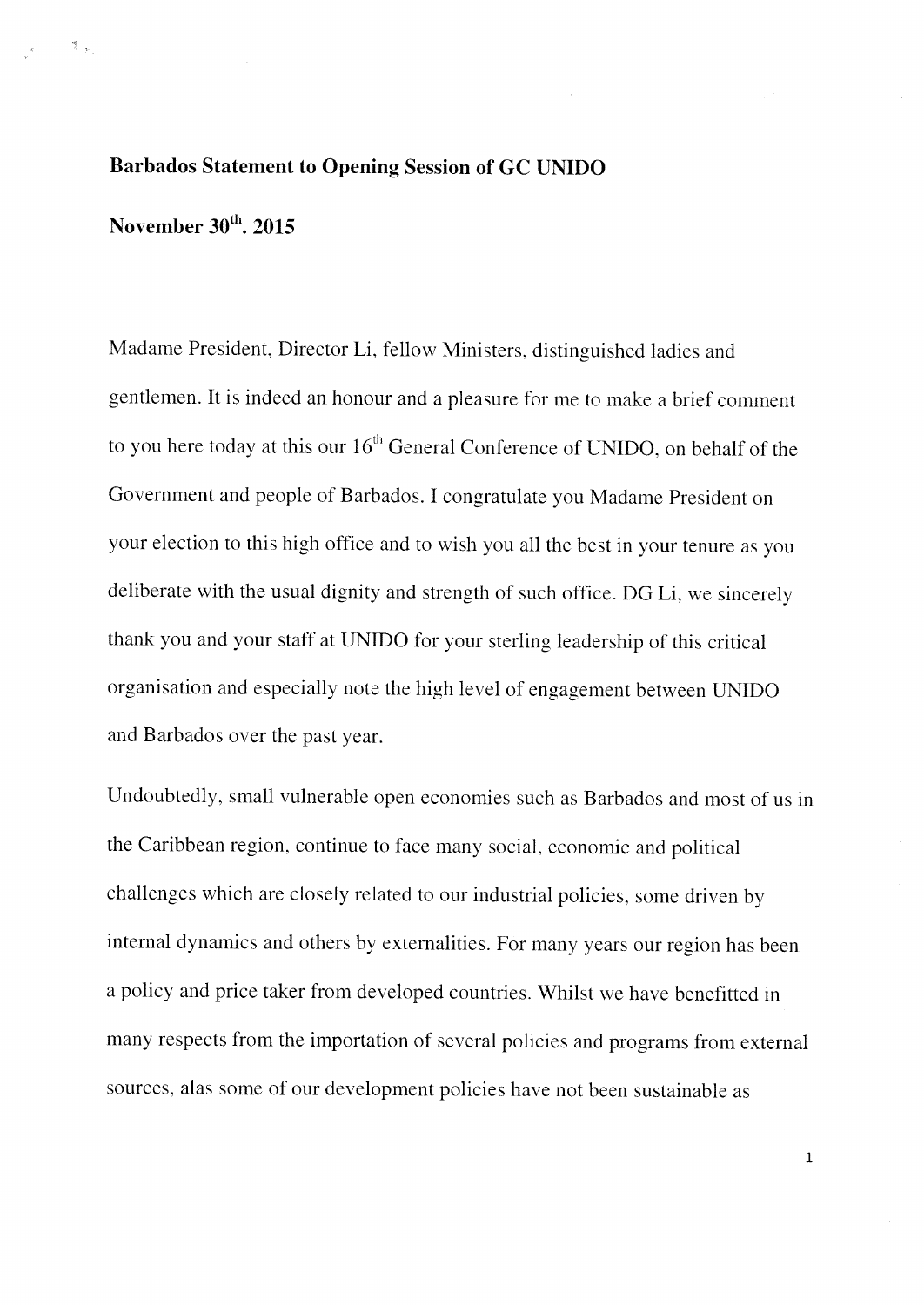manifested through the deep and prolonged economic recession that has taken a toll on developing economies since 2008.

We have over the years pursued an industrialization by invitation policy which has seen many foreign direct investment in our economy, hence creating jobs and transferring technology. In response our educational programs have responded and built out capacity to respond to growing demands and to add greater value to our industrial development programs. We have however been challenged by competition from jurisdictions with lower input costs. Today Barbados is pursuing an industrial development program that is more sustainable.

UNIDO and the Government of Barbados have signed the joint declaration "Piloting a Resource Efficient Low Carbon and Circular Industrial Partnership Platform for Catalysing Eco-Innovation and Entrepreneurship in Barbados" in Samoa in September 2014 in Samoa last year at the SIDS Conference. This initiative focuses on renewable energy and efficiency, driving innovation for industrial development. The first phase of this program has commenced with a project "Accelerate renewable energy and energy efficiency technology innovation, industry development and entrepreneurship in Barbados" to be funded by the Global Environment Facility. The project is strategically linked to the

2

 $\label{eq:zeta} \begin{array}{ccccc} z & \Psi & & & z \\ \end{array}$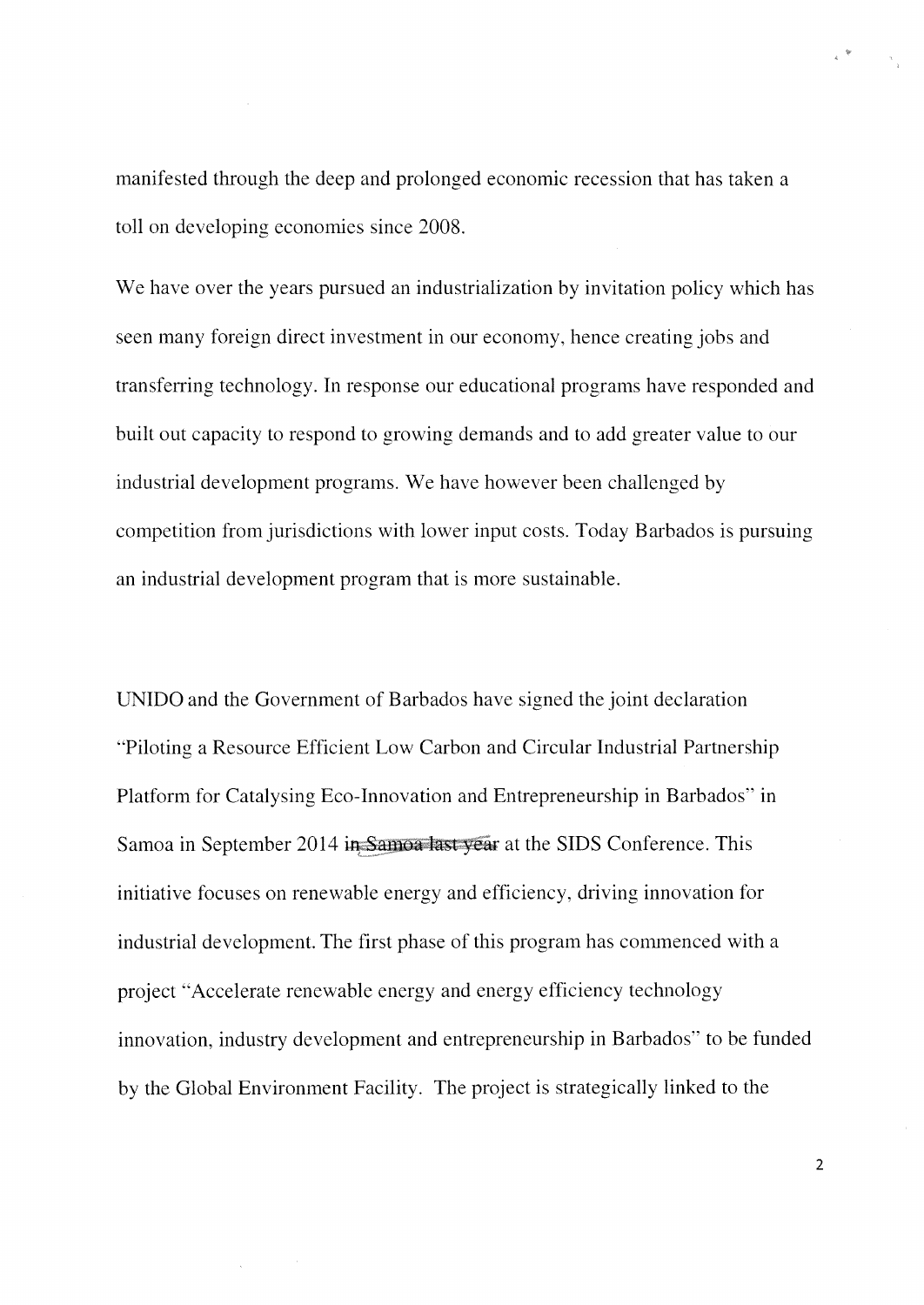Caribbean Centre for Renewable Energy and Energy Efficiency (CCREEE) and will create opportunities for the export of Barbadian technology and expertise;

 $\mathcal{P}=\frac{1}{2}$ 

This program entails further diversification of energy program towards renewable and alternative sources of energy such as solar and wind. Barbados' fossil fuel import bill averages US\$400 million per year which is not sustainable. To date we have created legislation to foster the development of a renewable energy industry in Barbados with the goal of generating 20% of all of our energy needs from renewable energy sources by 2020. To date we are on target. Several of our businesses and homes now derive their energy needs from solar photovoltaic systems which are either grid tied or off grid. This will assist greatly in reducing our dependency on fossil fuel, helping to drive cost of production downwards and making appositive contribution to a healthier environment.

We are also working closely with UNIDO on the creation of modern industrial park facilities that makes maximum use of renewable energy for power generation whilst at the same time creating new environmentally friendly and innovative industries that are sustainable and help to strengthen our economy.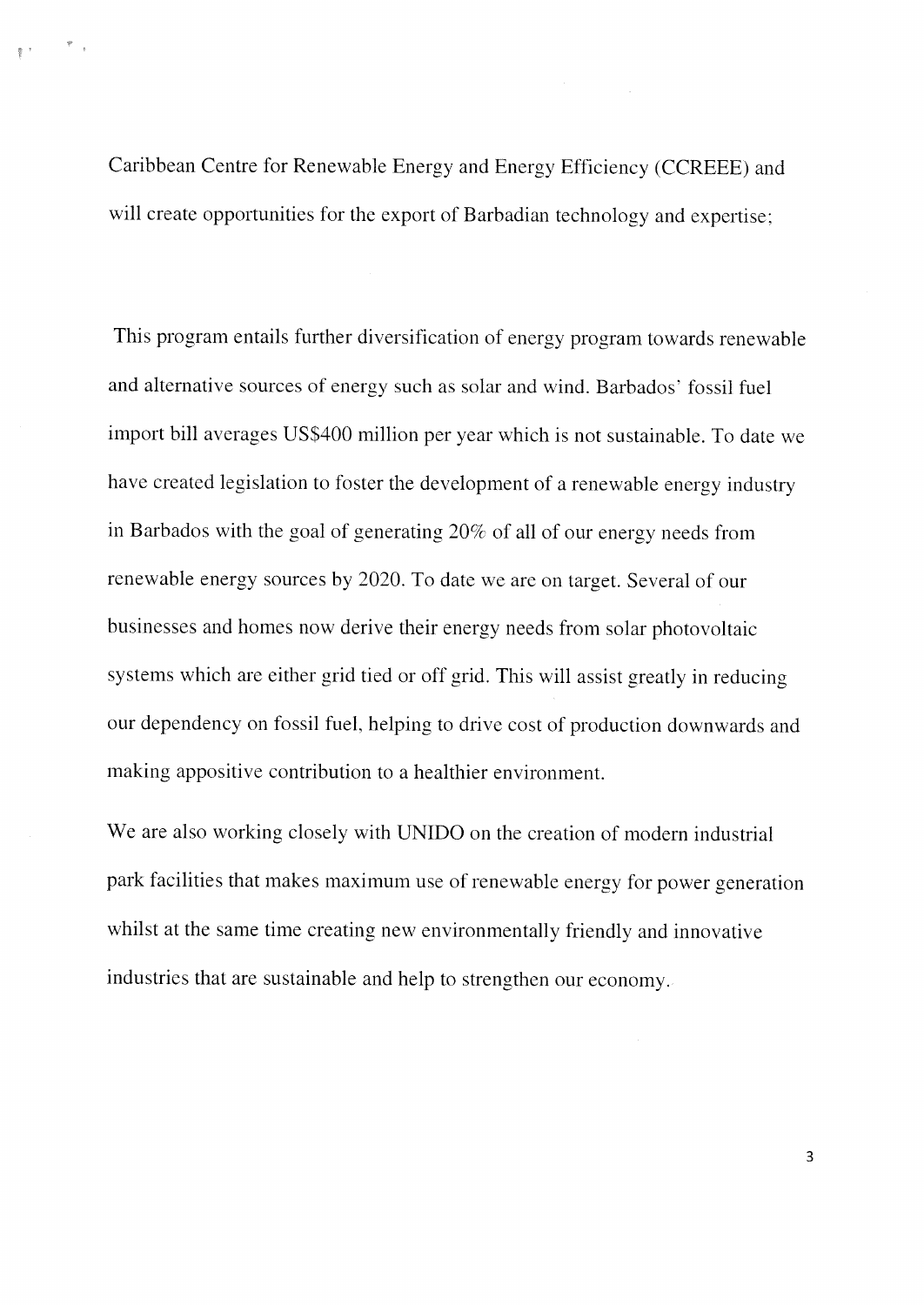rue 60 With the financial and technical support of  $UNIDO<sub>i</sub>$  the Sustainable Energy Island Initiative (SIDS DOCK) and the Caribbean Community (CARICOM) and the Government of Austria, the Caribbean Centre for Renewable Energy and Energy Efficiency was launched in Barbados on the  $28<sup>th</sup>$  of October (last month). Once fully established this centre will play a crucial role to facilitate knowledge and technology transfer, capacity building and the creation of a Caribbean sustainable energy industry. Madame President we are very grateful for the invaluable contribution of the Government and people pf Austria to this centre and to the outstanding work of UNIDO.

g Cancon

is charmer of As our Prime Minister Freundel Stuart stated whilst addressing the Interactive Dialogues during the Summit for the Adoption of the Post 2015 Development Agenda, 25-27 September 2015 at the UN Headquarters in New York entitled Protecting our Planet and Combatting Climate Change "If ever there was a clear cut instance of the link between climate change, disaster risks and human existence, this is one. Small island developing states are especially vulnerable to the adverse effects of climate change and other external shocks. They impact negatively on our sustainable development. In this regard, I have maintained before and reiterate here today, that Gross Domestic Product per capita should not be the sole indicator utilized in the determination of a country's graduation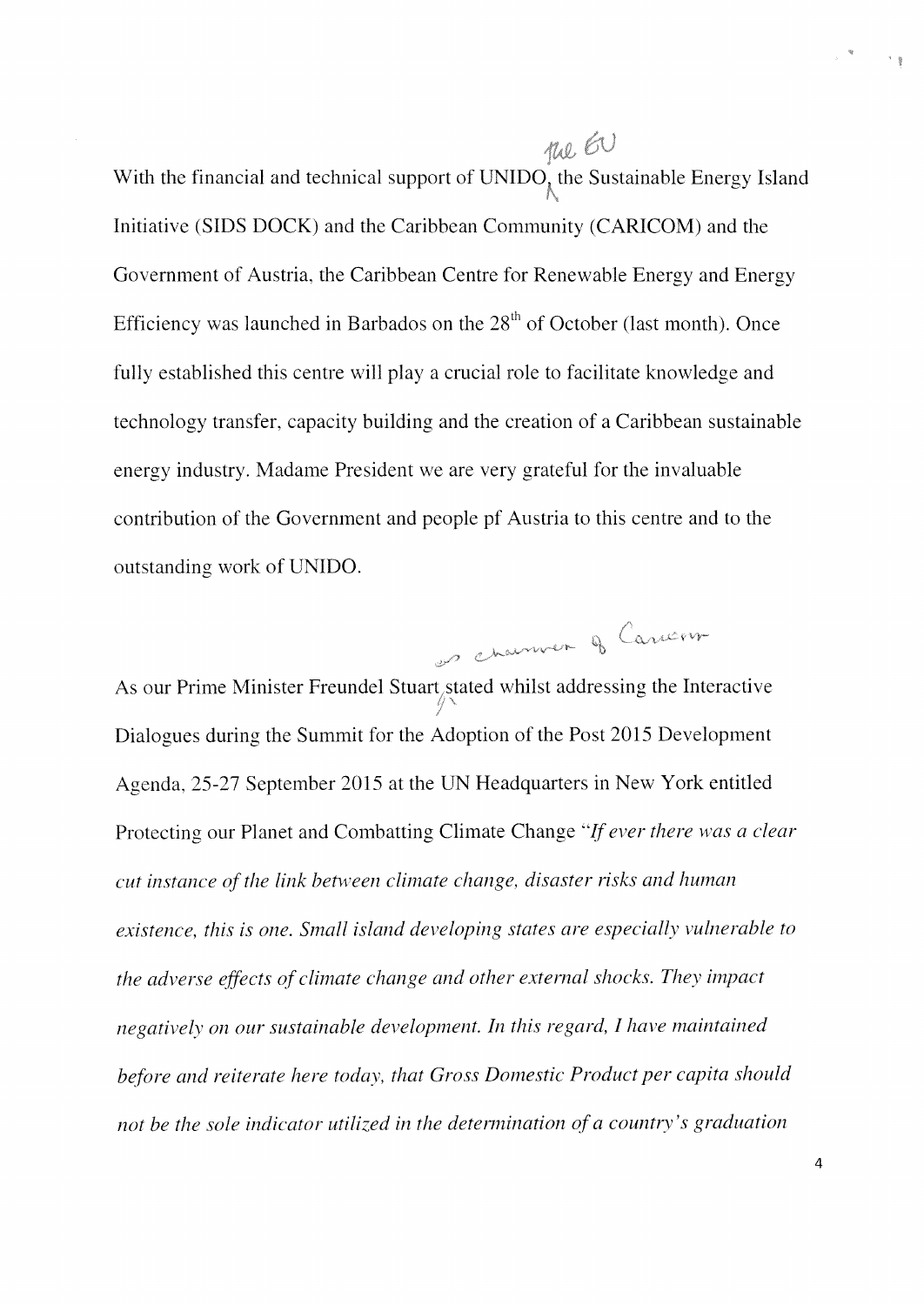from official development assistance and access to concessional finance. Therefore, the provision of and access to adequate, effective and sustained capacity building, technical and financial assistance and technology transfer for small island developing states through regional and national modalities, global partnerships and international cooperation must be emphasised.

 $\mathbb{R}^{(n+1)\times (n+1)}$ 

Ladies and gentlemen, for Barbados today. we will continue to focus on developing our economy and society in <sup>a</sup> manner that recognizes climate change and its impact upon sustainable economic development. We therefore continue on developing service based industries such as tourism, technology, agriculture, fishing. banking and finance. Whilst such may contrast with the traditional manufacturing sectors, such affords us the opportunities to make full use of the intellectual capacity of our people coupled with our natural environment to offer unique products and services to the global economy.

Ladies and gentlemen, on behalf of the Government and people of Barbados, <sup>I</sup> once again thank UNIDO for their contribution and leadership on global industrial policy development and eagerly look forward to your stronger physical presence in